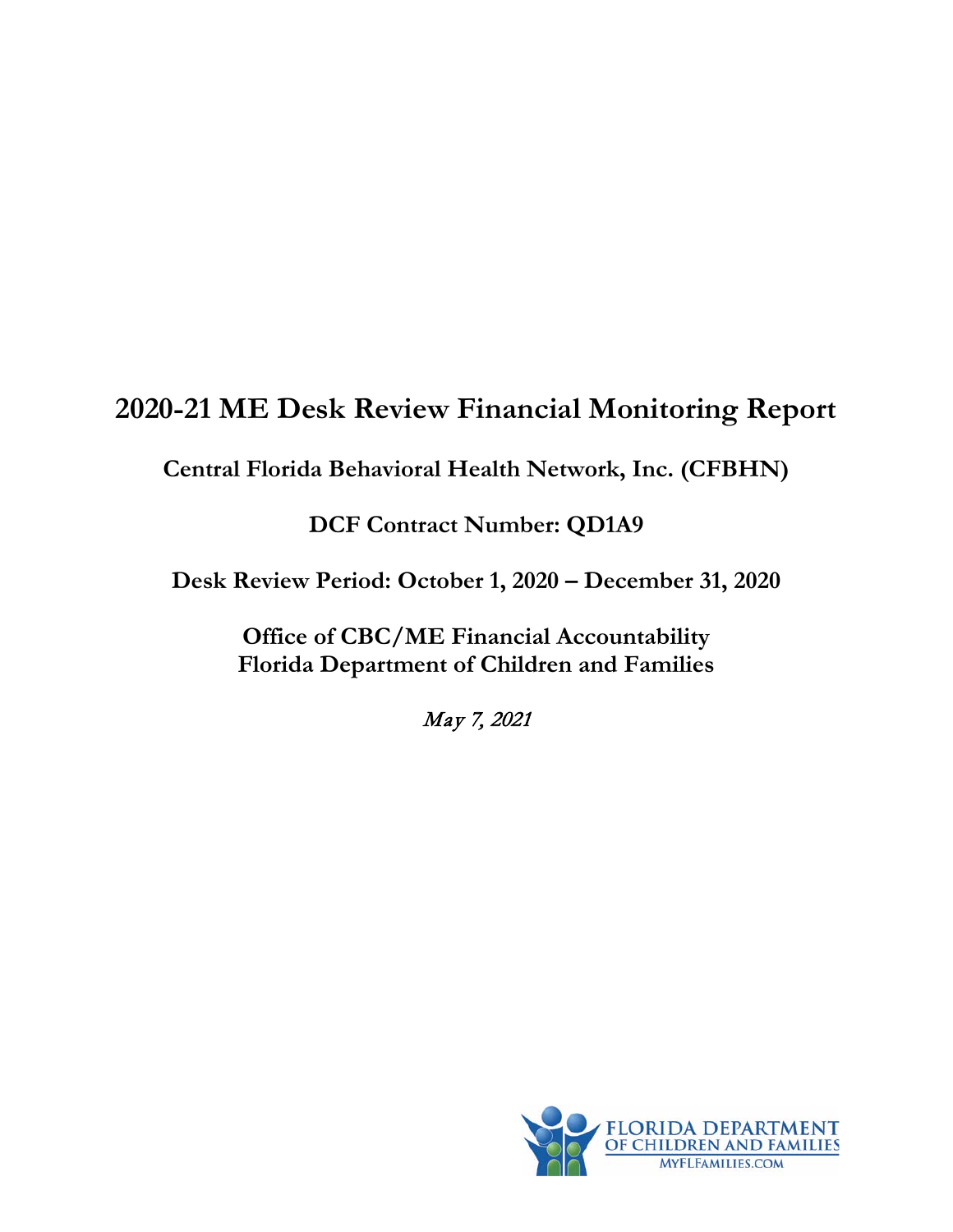# **2020-21 CBC Desk Review Financial Monitoring Report Central Florida Behavioral Health Network, Inc. (CFBHN)**

Period Reviewed: October 1, 2020 – December 31, 2020

### **Table of Contents**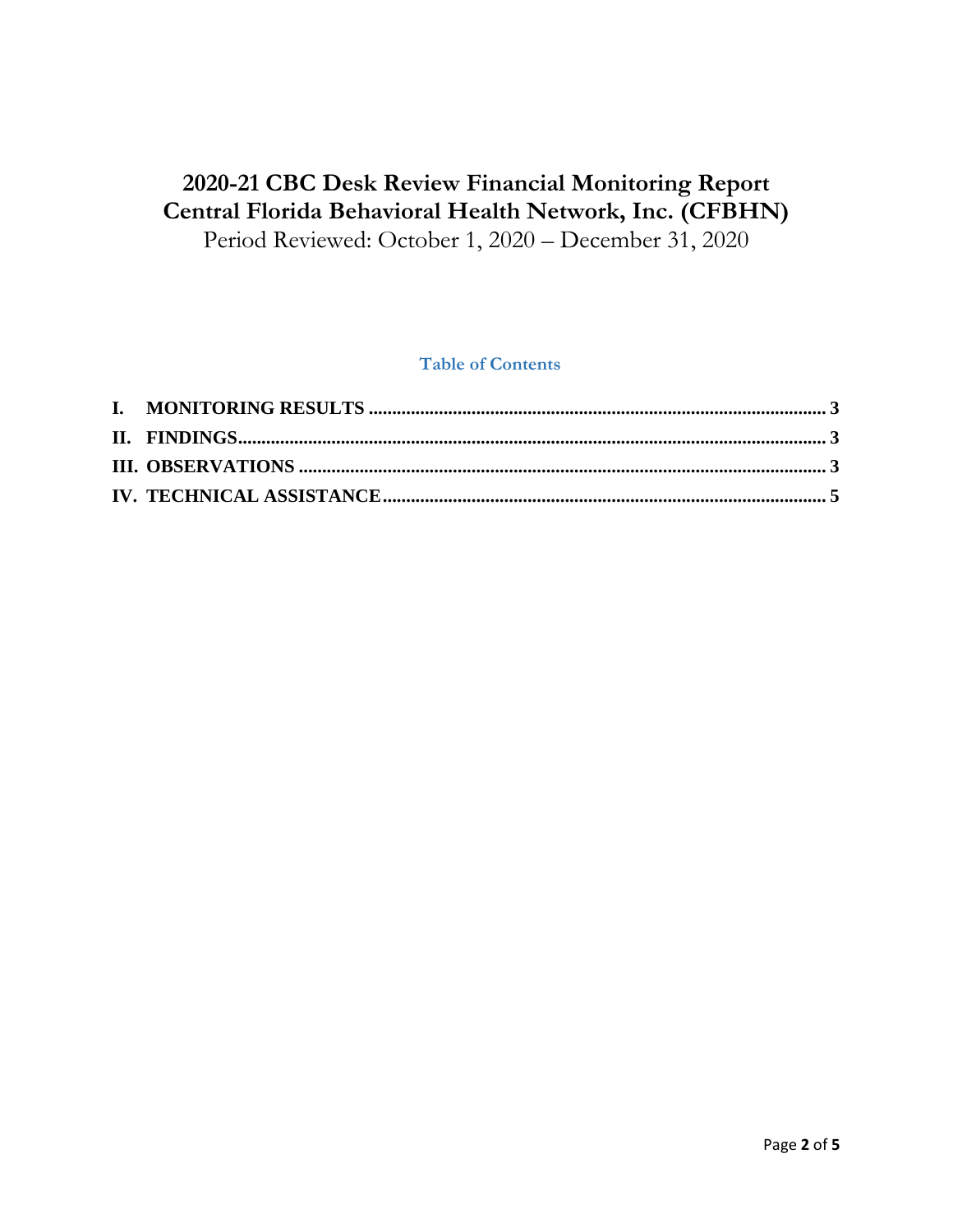## <span id="page-2-0"></span>**I. MONITORING RESULTS**

The Office of CBC/ME Financial Accountability performed financial monitoring procedures based on the DCF 2020-21 CBC-ME Financial Monitoring Tool for Desk Reviews. The monitoring procedures performed included tests of transaction details, file inspections, and inquiries to adequately support findings, observations, and technical assistance. Detailed information for these items is disclosed in the following section of this report.

Summarized below are the results of testing by category as detailed in the DCF 2020-21 CBC-ME Financial Monitoring Tool - Desk Review for the period October 1, 2020 through December 31, 2020:

| 2020-21 Desk Review Monitoring Results                       |          |                     |                                         |  |  |
|--------------------------------------------------------------|----------|---------------------|-----------------------------------------|--|--|
| Category                                                     | Findings | <b>Observations</b> | <b>Technical Assistance</b><br>Provided |  |  |
| 1.0 – General Ledger and Expenditure<br><b>Report Review</b> |          |                     |                                         |  |  |
| 2.0 - Non-Payroll Related<br>Disbursement Testing            |          |                     |                                         |  |  |
| 3.0 – FSFN (CBCs Only) and FASAMS<br>(MEs Only) Review       |          |                     |                                         |  |  |
| 4.0 - Additional Financial Requirements                      |          |                     |                                         |  |  |
| TOTAL                                                        |          |                     |                                         |  |  |

### <span id="page-2-1"></span>**II. FINDINGS**

There were no current period findings.

## <span id="page-2-2"></span>**III. OBSERVATIONS**

### **2.0 – Non-payroll Related Disbursement Testing**

### **Observation # QD1A9-2020-21-01**

#### **Noncompliance with Federal/State Regulatory Requirements**

**Condition:** During our testing of nine (9) non-payroll related expenditures reported for October through December 2020, we noted the following: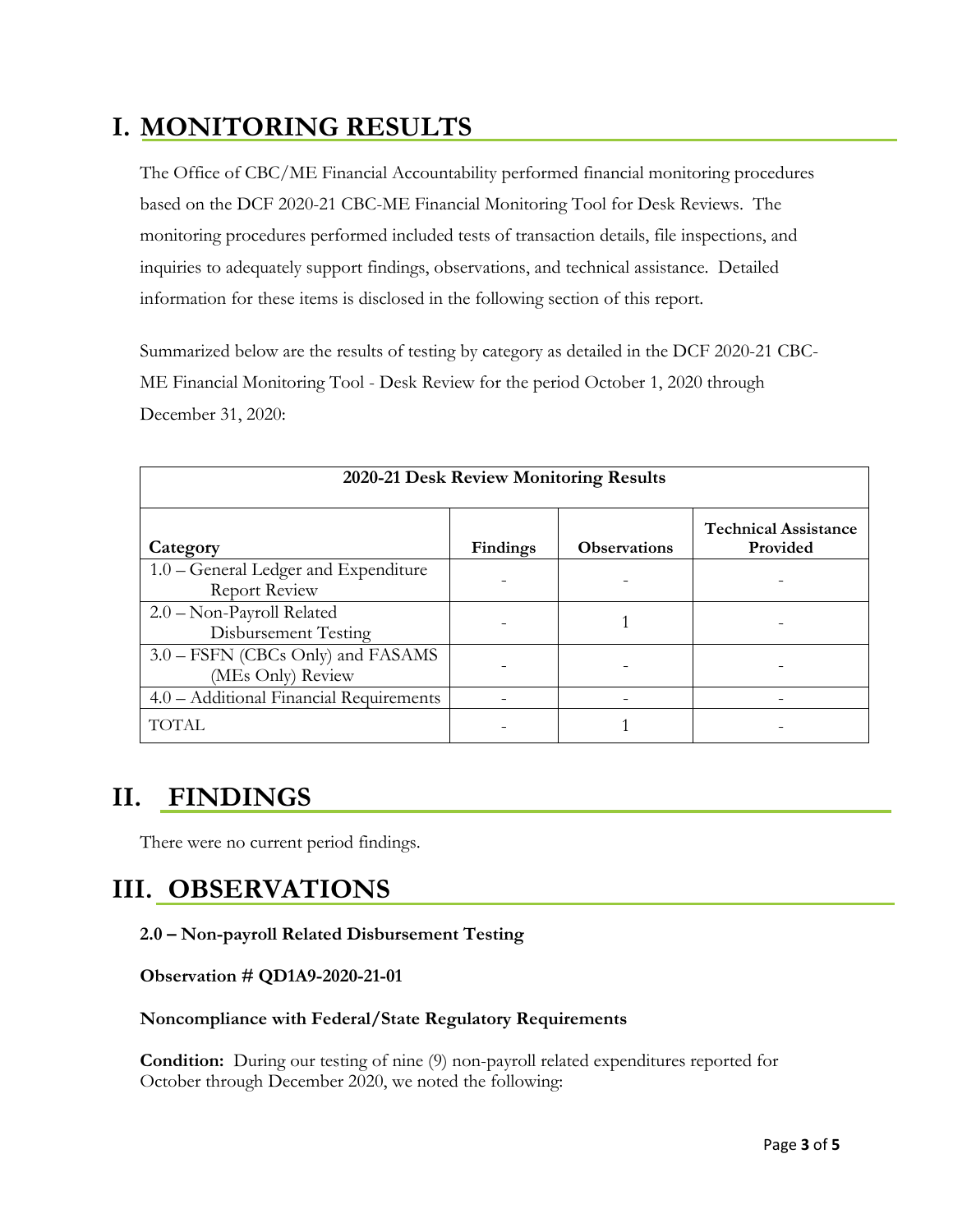For Sample #7, DACCO Behavioral Health, Inc.:

- Provider did not separate the Mental Health and Substance Abuse amounts in the Program/Cost Center Actual Expenses and Revenues Schedule included in the provider's Audited Financial Statement audit package.
- Provider did not separately identify the amounts for the following Covered Services or Project ID codes on Form CF-MH 1037: 14-Outpatient Individual and 35-Outpatient Group; 11-Intervention Individual and 42-Intervention Group; 46-Recovery Support Individual and 47-Recovery Support Group; and 48-Prevention Indicated, 49-Prevention Selective, 50-Prevention Universal Direct, and 51-Prevention-Universal Indirect.
- Provider did not identify the amounts for the following Covered Services or Project ID codes in the Program/Cost Center Actual Expenses and Revenues Schedule included in the provider's audited financial statements reporting package: 04-Crisis Support/Emergency, 06-Day Treatment, 28-Incidental Expenses, and 37-R & B with Supervision Level II.
- The State SAMH Funding amounts on Form CF-MH 1037 did not match those listed in the Program/Cost Center Actual Expenses and Revenues Schedule included in the provider's Audited Financial Statement audit package for the Covered Services and Project ID codes.

For Sample #8, Phoenix Programs of Florida, Inc.:

• Provider did not list the amounts for each Covered Service and Project ID in the Program/Cost Center Actual Expenses and Revenues Schedule included in the provider's audited financial statements reporting package.

For Sample #9, Tri-County Human Services, Inc.:

• Provider did not separately identify the amounts for the following Covered Services or Project ID codes on Form CF-MH 1037 and in the Program/Cost Center Actual Expenses and Revenues Schedule included in the provider's audited financial statements reporting package: 11-Intervention Individual and 42-Intervention Group; 14-Outpatient Individual and 35-Outpatient Group; and 29-Aftercare Individual and 43-Aftercare Group.

**Criteria:** 65E-14.003, F.A.C. Audits of SAMH-Funded Entities states: "(1) SAMH-Funded Entities shall engage an independent auditor to perform an annual single program or programspecific audit in accordance with Section 215.97, F.S., and 2 C.F.R. §§200.0-.521, Uniform Administrative Requirements, Cost Principles, and Audit Requirements for Federal Awards…the audit package shall contain the documents listed in paragraphs (1)(a)-(d), which are hereby incorporated by reference…(c) CF-MH 1037, July 2014, Actual Expenses and Revenues Schedule with Instructions…This schedule displays expenditures by line-item category and revenues by source for each program and Covered Service funded with state substance abuse and mental health program appropriations. The schedule also identifies expenditures by lineitem category and revenues by source for all other Covered Services as a group, for all other programs as a group, and for administrative and support functions, and displays totals for the agency as a whole. (2) The schedules in subsection (1), of this rule, shall be based on revenues and expenditures recorded during the state's fiscal year and shall be prepared in accordance with Generally Accepted Accounting Principles."